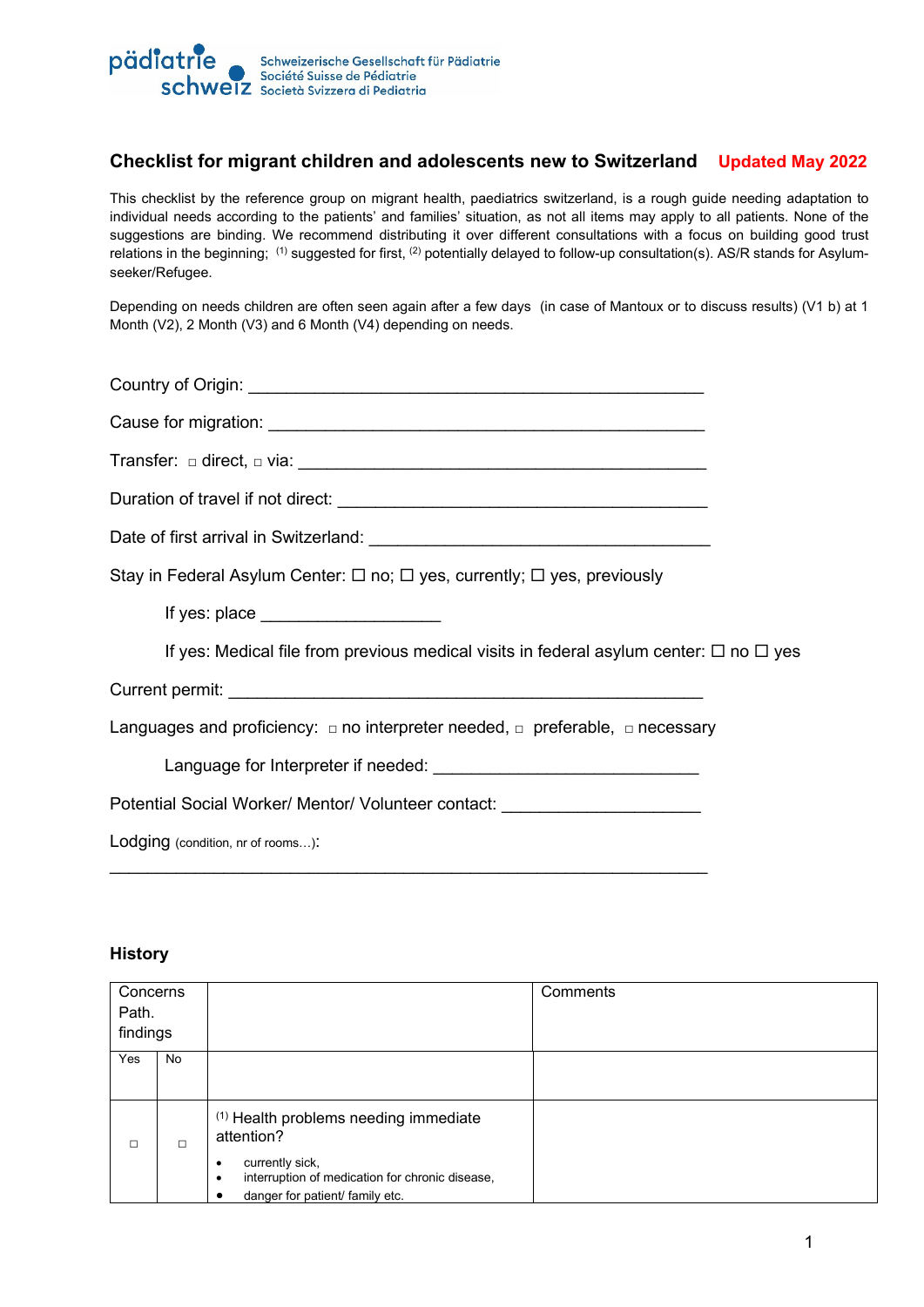| $\Box$ | $\Box$ | <sup>(1)</sup> Acute complaints                                                                                                                                                                               |  |
|--------|--------|---------------------------------------------------------------------------------------------------------------------------------------------------------------------------------------------------------------|--|
| $\Box$ | $\Box$ | <sup>(1)</sup> Abdominal complaints, Diarrhea,<br>Vomiting?                                                                                                                                                   |  |
| $\Box$ | $\Box$ | $(1)$ Cough?                                                                                                                                                                                                  |  |
| $\Box$ | $\Box$ | <sup>(1)</sup> Recurrent fever?                                                                                                                                                                               |  |
| $\Box$ | $\Box$ | $(1)$ Other?                                                                                                                                                                                                  |  |
| $\Box$ | $\Box$ | (1) Patient medical history                                                                                                                                                                                   |  |
| $\Box$ | $\Box$ | <sup>(1)</sup> Family medical history/medical conditions<br>depending on origin/situation (e.g. AS/R):<br>cough? TB? HIV? Early death?                                                                        |  |
| $\Box$ | $\Box$ | Development (motor, language, etc.)                                                                                                                                                                           |  |
| $\Box$ | □      | Adjusting to new situation (school, friends)                                                                                                                                                                  |  |
| $\Box$ | $\Box$ | Psychological (Anxiety, Depression, Drugs,<br>Sleep disturbances etc.)<br>In case of forced migration: signs of post-<br>traumatic stress? (e.g. new bed wetting,<br>behavior change etc.), Feeling safe now? |  |
| $\Box$ | $\Box$ | Endured physical abuse? Sexual abuse?<br>Psychological Violence?                                                                                                                                              |  |
| $\Box$ | □      | <sup>(1)</sup> Separation from close family-members: in<br>home country or when traveling: specify                                                                                                            |  |
| $\Box$ | $\Box$ | Previous psychosocial situation (housing,<br>educational background of parents)                                                                                                                               |  |
| $\Box$ | $\Box$ | Current psychosocial situation (housing,<br>finances, legal situation, social, family<br>structure)                                                                                                           |  |
| $\Box$ | $\Box$ | Wellbeing /Needs of main caregivers to fulfill<br>parental role under new circumstances                                                                                                                       |  |
| $\Box$ | $\Box$ | Female genital cutting<br>$\Box$ family $\Box$ mother $\Box$ patient                                                                                                                                          |  |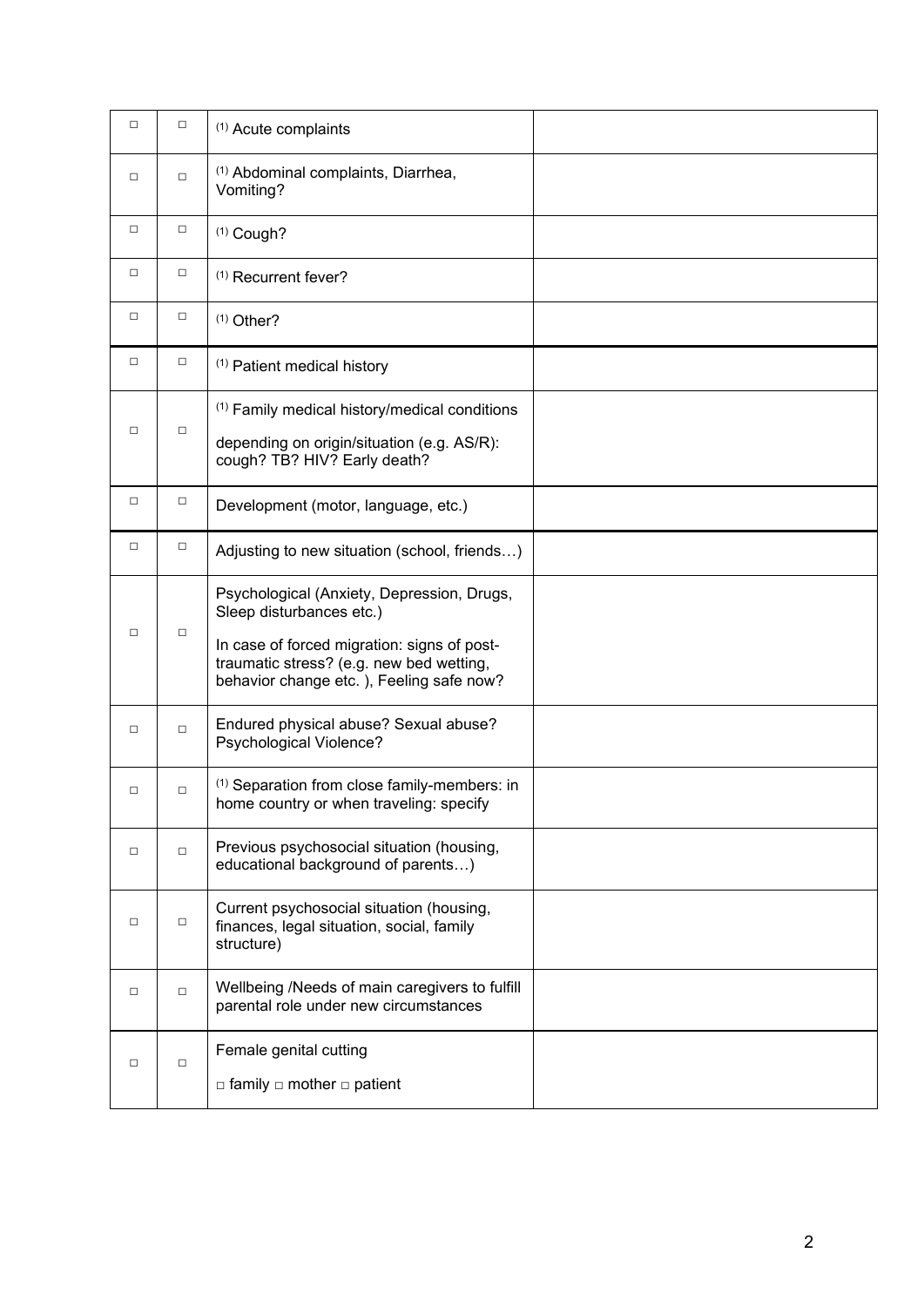# **Physical Examination**

| Yes    | <b>No</b> |                                                                                                                                        |
|--------|-----------|----------------------------------------------------------------------------------------------------------------------------------------|
| $\Box$ | $\Box$    | $(1)$ Weight: ______ kg Height: _____ cm; BMI: _____ kg/m2;<br><2 years : head circumference: _________                                |
| $\Box$ | $\Box$    | $BP$ ____/ ____                                                                                                                        |
| $\Box$ | $\Box$    | <sup>(1)</sup> Physical exam (general, Heart, Pulmo,<br>Abdo/HSM, ENT)                                                                 |
| $\Box$ | $\Box$    | Vision/Eyes                                                                                                                            |
| $\Box$ | $\Box$    | Hearing/Ears                                                                                                                           |
| $\Box$ | $\Box$    | Teeth                                                                                                                                  |
| $\Box$ | $\Box$    | <b>Skin</b>                                                                                                                            |
| $\Box$ | $\Box$    | <sup>(2)</sup> Genital (preferably not first visit, if from FGC-<br>practicing country document presence/absence for legal<br>reasons) |
| $\Box$ | $\Box$    | Puberty status                                                                                                                         |
| $\Box$ | $\Box$    | Musculo-sceletal (e.g., Scoliosis)                                                                                                     |
| $\Box$ | $\Box$    | <b>Basic Neurological</b>                                                                                                              |
| $\Box$ | $\Box$    | Normal psycho-motor development (see SSP<br>check list)                                                                                |

# **Tuberculosis risk with indication to test**

| Indicated | Tested                                      | Not       | <b>Tuberculosis Testing</b>                                                                                                                                                                                                                                                                                                                                       | Planned |
|-----------|---------------------------------------------|-----------|-------------------------------------------------------------------------------------------------------------------------------------------------------------------------------------------------------------------------------------------------------------------------------------------------------------------------------------------------------------------|---------|
|           |                                             | indicated |                                                                                                                                                                                                                                                                                                                                                                   | for     |
|           |                                             |           | < 5 years and AS/R, High risk country (origin or transit)<br>All ages if:                                                                                                                                                                                                                                                                                         |         |
| п         | П                                           |           | Symptomatic<br>٠<br>persistent cough (>2 weeks), unremitting cough, weight loss/failure to thrive, persistent<br>(>1 week) unexplained fever (>38°C), persistent, unexplained lethargy or reduced<br>playfulness: activity reported by the parent/caregiver, night sweets, Pneumonia not<br>responding to Antibiotics, Gibbus, Meningitis, especially < 1y of age |         |
|           |                                             |           | Post exposure                                                                                                                                                                                                                                                                                                                                                     |         |
|           |                                             |           | Immuno-compromised                                                                                                                                                                                                                                                                                                                                                |         |
|           | Offer TB-testing to all coming from Ukraine |           |                                                                                                                                                                                                                                                                                                                                                                   |         |
|           |                                             |           | Mantoux for $<$ 5 y, for $\geq$ 5 y IGRA possible,                                                                                                                                                                                                                                                                                                                |         |
|           |                                             |           | IGRA in case of previous BCG also in $\leq$ 5 y possible (e.g., Ukraine)                                                                                                                                                                                                                                                                                          |         |
|           |                                             |           | Avoid Mantoux / IGRA testing during 1 month after administrating an MMR-vaccine.                                                                                                                                                                                                                                                                                  |         |
|           |                                             |           | Simultaneous application is feasible.                                                                                                                                                                                                                                                                                                                             |         |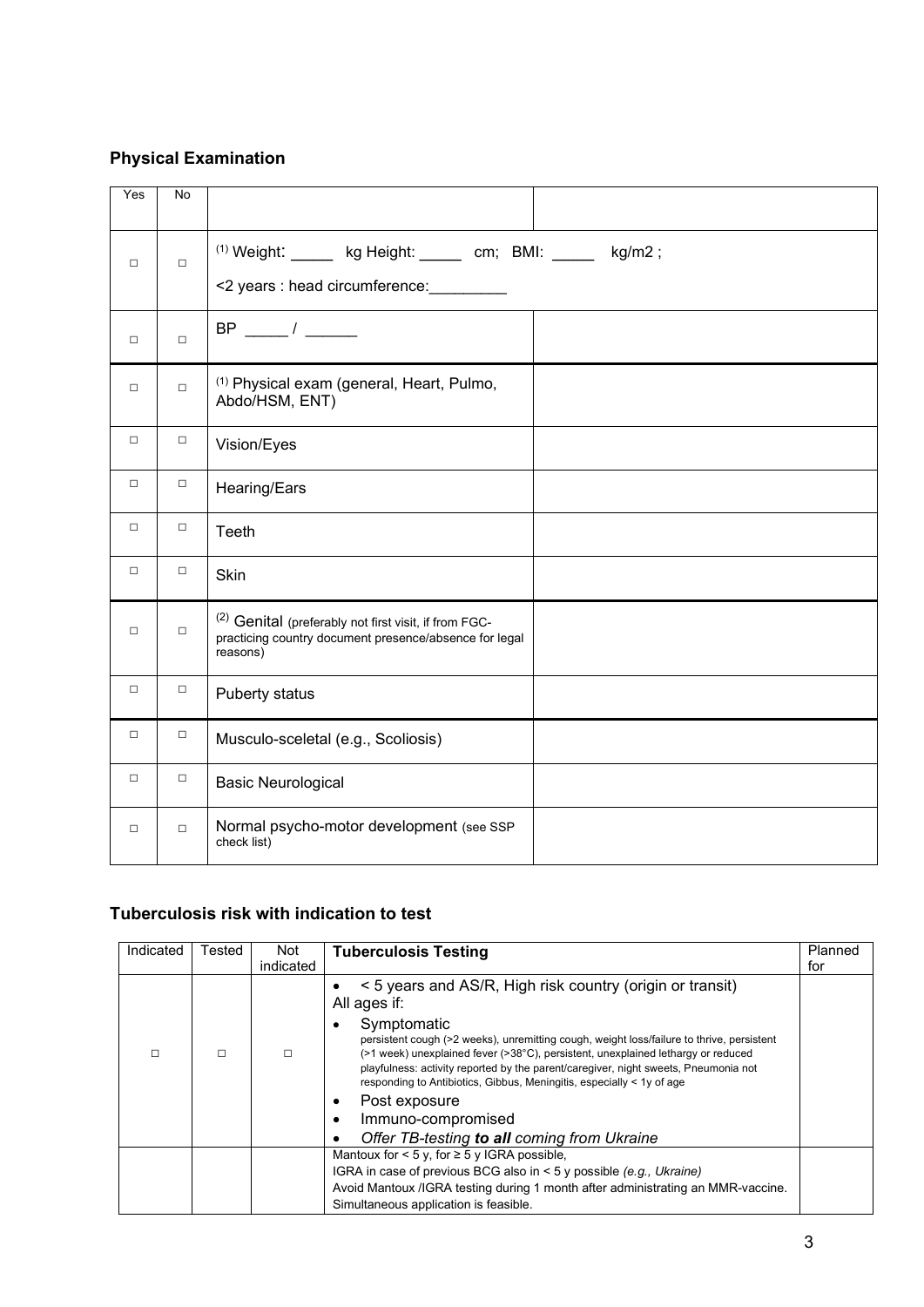# RESULT IF TESTED :

#### **Vaccinations**

| <b>Yes</b> | No. | Assessment                                                                |
|------------|-----|---------------------------------------------------------------------------|
|            |     | Previously vaccinated as reported by caregiver                            |
|            |     | Vaccination records available (take a photocopy)                          |
|            |     | For asylum-seekers: vaccines received recently (transit/ in Swiss-center) |

*Vaccinations indicated (unknown/insufficient number), up to date or not indicated for the age according to the Swiss Vaccination recommendations incl. specific ones for refugees (italic)* 

#### Only documented vaccines or positive Serologies count

| Indicated<br>Number of       | Up-        | <b>Not</b> |                                                                                            |                         | Vaccination planned for |
|------------------------------|------------|------------|--------------------------------------------------------------------------------------------|-------------------------|-------------------------|
| doses<br>missing if<br>known | to<br>date | indicated  |                                                                                            | Depending<br>on results |                         |
|                              |            |            | Tetanus (with diphtheria and pertussis)                                                    |                         |                         |
|                              |            |            | If unknown:                                                                                |                         |                         |
|                              |            |            | □ vaccinate doing a full catch-up course                                                   |                         |                         |
|                              |            |            | or                                                                                         |                         |                         |
|                              |            |            | $\Box$ tetanus titer ideally 4-6 weeks after initial<br>booster and vaccinate accordingly: |                         |                         |
|                              |            |            |                                                                                            |                         |                         |
| $\Box$                       | $\Box$     | $\Box$     | • ≥ 1000 IU/I: no further tetanus immunization is needed                                   |                         |                         |
|                              |            |            | • ≥ 500 and <1000 IU/L: single additional                                                  |                         |                         |
|                              |            |            | dose 6 months after the first one                                                          |                         |                         |
|                              |            |            | • < 500 IU/L: two further doses 2 and 6                                                    |                         |                         |
|                              |            |            | months after the first one                                                                 |                         |                         |
|                              |            |            | If vaccinated within last 6 months -> titer possible                                       |                         |                         |
|                              |            |            | Use vaccines including Di Per and (always for first                                        |                         |                         |
|                              |            |            | dose) Pol; Include Hib if <5 years.                                                        |                         |                         |
|                              |            |            | <8y: Infanrix (ev Hexa)®, ≥8y: Boostrix® polio                                             |                         |                         |
|                              |            |            | <b>Polio</b>                                                                               |                         |                         |
| $\Box$                       | $\Box$     | $\Box$     | Include IPV in Tetanus catch-up vaccination                                                |                         |                         |
|                              |            |            | Ukraine: Include Polio in dTp-Boosters incl. in                                            |                         |                         |
|                              |            |            | adolescents                                                                                |                         |                         |
|                              |            |            | <b>Hepatitis B</b><br>If unknown:                                                          |                         |                         |
| $\Box$                       | $\Box$     | $\Box$     | $\Box$ vaccinate directly (full course)                                                    |                         |                         |
|                              |            |            | or                                                                                         |                         |                         |
|                              |            |            | □ Hep B-Ab-titer ideally 4-6 weeks (up to 6 months ok)                                     |                         |                         |
|                              |            |            | after booster and vaccinate accordingly (see below)                                        |                         |                         |
| $\Box$                       | $\Box$     | $\Box$     | <b>MMR</b>                                                                                 |                         |                         |
|                              |            |            |                                                                                            |                         |                         |
| $\Box$                       | $\Box$     | $\Box$     | Pneumococci (< 5 years)                                                                    |                         |                         |
| $\Box$                       | $\Box$     | $\Box$     | Meningococci (2-5 years, >11 years)                                                        |                         |                         |
|                              |            |            |                                                                                            |                         |                         |
| $\square$                    | $\Box$     | $\Box$     | VZV > 11 years or AS/R in refugee-centers                                                  |                         |                         |
|                              |            |            |                                                                                            |                         |                         |
| $\Box$                       | $\Box$     | $\Box$     | $HPV > 11$ years                                                                           |                         |                         |
|                              |            |            |                                                                                            |                         |                         |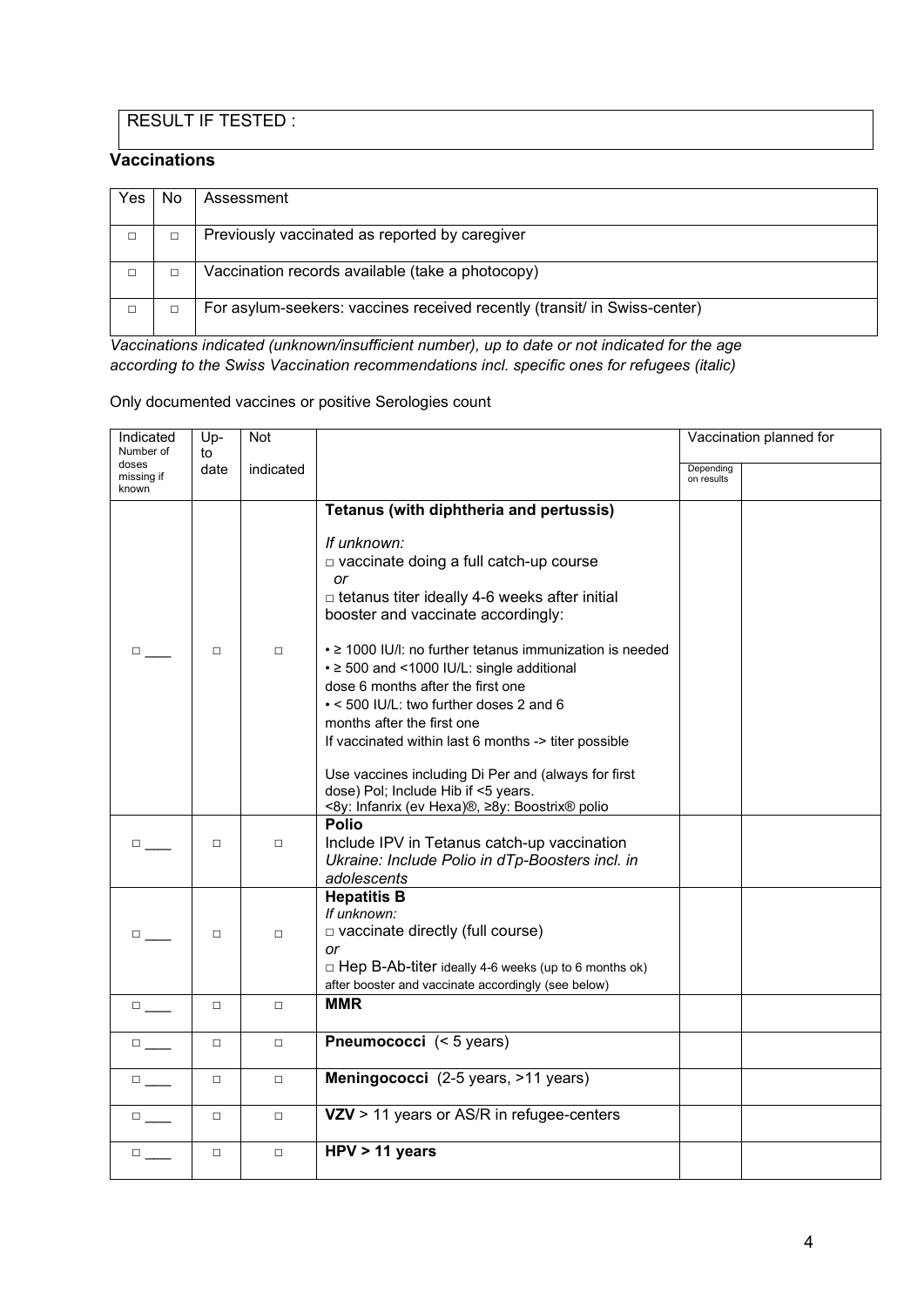|   |   | Hepatitis A: if outbreak in refugee center or<br>travelling to high prevalence country. Serology<br>before vaccination can be considered depending<br>on age and origin. |  |
|---|---|--------------------------------------------------------------------------------------------------------------------------------------------------------------------------|--|
| □ | □ | <b>Consider FSME depending on risk</b>                                                                                                                                   |  |
| □ | □ | Consider Influenza depending on risk                                                                                                                                     |  |

### **Serologies**

| Indicated | Available | Not       | Indication: Groups at risk, Country of Origin or Transit                                                                                                                                                                                                                                                                                                                                                                                                                                                                                                                                                                                                                                               |
|-----------|-----------|-----------|--------------------------------------------------------------------------------------------------------------------------------------------------------------------------------------------------------------------------------------------------------------------------------------------------------------------------------------------------------------------------------------------------------------------------------------------------------------------------------------------------------------------------------------------------------------------------------------------------------------------------------------------------------------------------------------------------------|
|           |           | indicated |                                                                                                                                                                                                                                                                                                                                                                                                                                                                                                                                                                                                                                                                                                        |
| $\Box$    | $\Box$    | □         | Hepatitis B (HbsAg, anti-Hbc)<br>All AS/R; Africa, Asia, Central/South-America and potentially Eastern Europe if ><br>12 years of age,<br>for infants/newborns: if mother has negative serology: no testing; history of<br>$\bullet$<br>sexual abuse<br>Ukraine: if not fully vaccinated<br>$\bullet$                                                                                                                                                                                                                                                                                                                                                                                                  |
| □         | $\Box$    | □         | <b>HIV 1/2</b><br>Mother HIV +,<br>$\bullet$<br>Clinical signs<br>$\bullet$<br>Other risk factors: child separated from birth-mother, history of sexual abuse,<br>$\bullet$<br>history of blood product transfusion, unprotected sexual activity, > 15 y, etc<br>Origin with increased risks: Sub-Saharan Africa, Caribbean, central Asia,<br>$\bullet$<br>(Eastern Europe)<br>No general testing of children from high risk countries with known negative<br>$\bullet$<br>maternal serology and no RF/exposure<br>Ukraine: offer testing especially in absence of negative HIV test during<br>$\bullet$<br>pregnancy or/and in the presence of risk factors/exposure<br>Only test if consent obtained |
| □         | $\Box$    | □         | <b>Syphilis</b><br>Sexually active, history of abuse, suspicion of congenital infection, <2 years and no<br>info on maternal serologies (especially if Sub Sahara Africa)                                                                                                                                                                                                                                                                                                                                                                                                                                                                                                                              |
| $\Box$    | $\Box$    | □         | Chagas:<br>>9Mte old from Latin America (esp. Bolivia/ poor conditions),<br>for newborns if status of mother unknown or positive: direct exam and PCR in<br>the first month of life (umbilical cord blood or peripheric blood) + serology at 9<br>months of age.                                                                                                                                                                                                                                                                                                                                                                                                                                       |
| $\Box$    | $\Box$    | $\Box$    | Strongyloides:<br>Africa, South-East Asia - especially if likely to become immuno-compromised<br>immunocompromised (any origin) (Ukraine if immunocompromised)<br>For West Africans: Ivermectin may be dangerous in the presence of Loa loa -> get specialist<br>advice                                                                                                                                                                                                                                                                                                                                                                                                                                |
| □         | $\Box$    | □         | Schistosoma - Serology + ev CCA in urin<br>all African and Middle Eastern countries; Brazil, Venezuela, Surinam,<br>Southern China, Indonesia, the Philippines, the Laos and Cambodia<br>$\bullet$<br>NOT: Turkey, Iran, Afghanistan, Sri Lanka.<br>٠<br>http://www.who.int/mediacentre/factsheets/fs115/en/<br>(especially, if bath in still or slow moving water)<br>$\bullet$<br>$\rightarrow$ if positiv or symptomatic: Stool/Urin test;<br>Praziquantel is contra-indicated in patients with Neurocysticercosis: get<br>$\bullet$<br>specialist advice, especially if neurological complaints/ seizers are present!                                                                              |
| □         | □         | □         | <b>Hepatitis A</b><br>Potentially search for immunity (especially if from Afghanistan, Sub-Saharan Africa)<br>instead of vaccinating (AS/R; growing-up in Europe but travel low/middle income<br>country or frequent visitors of such origin)                                                                                                                                                                                                                                                                                                                                                                                                                                                          |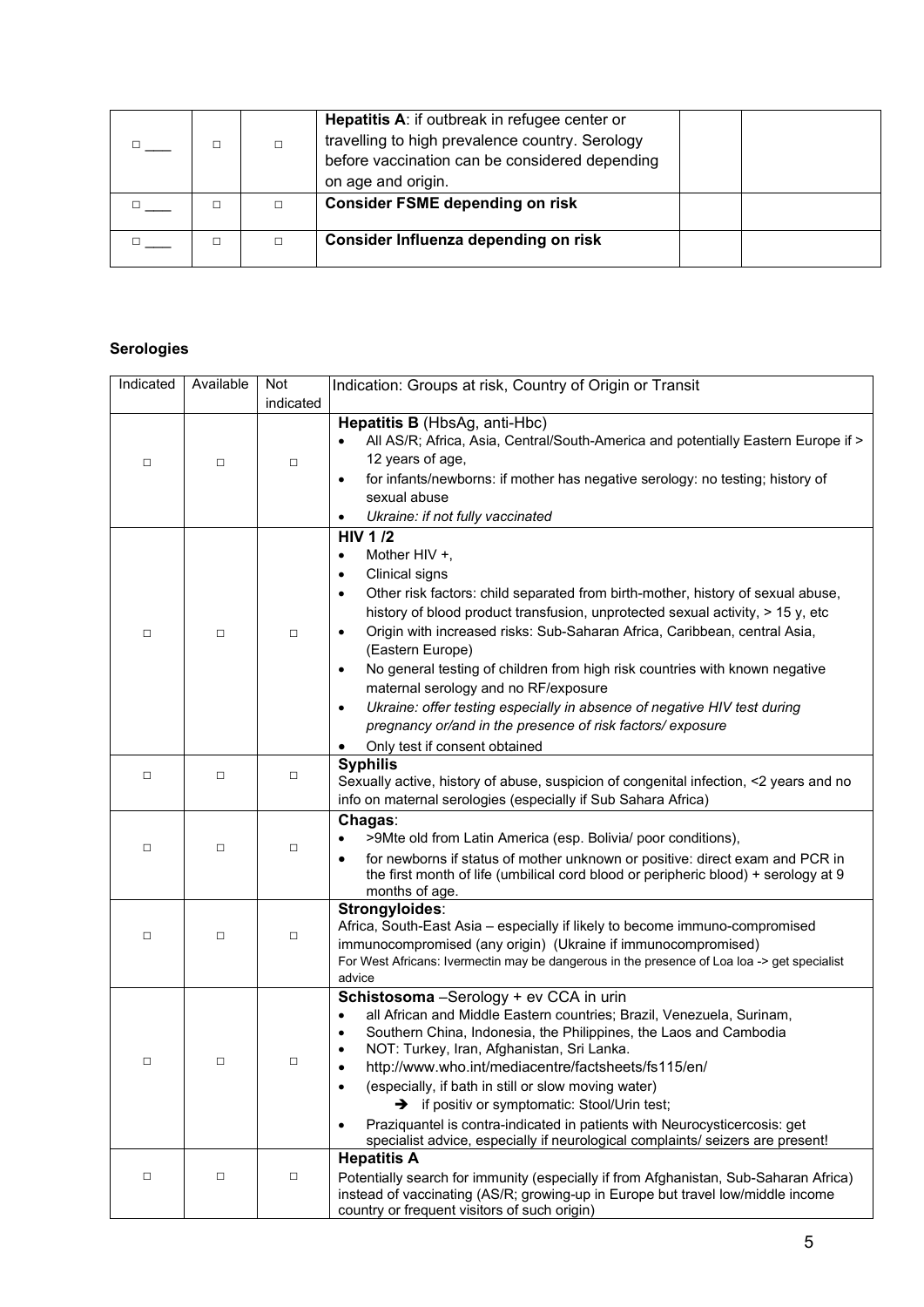|        |   | <b>Malaria</b>                                                                                       |  |  |  |
|--------|---|------------------------------------------------------------------------------------------------------|--|--|--|
|        |   | rapid testing/smears if febrile + from endemic area                                                  |  |  |  |
|        |   | If vaccination catch-up strategy based on serology is chosen:                                        |  |  |  |
| $\Box$ | П | Tetanus titer up to 6 months after vaccine given (ideally 4-6 weeks                                  |  |  |  |
|        |   | after vaccine given) (see above)                                                                     |  |  |  |
|        |   | Anti-HBS-Ab ideally 4-8 weeks after vaccine given                                                    |  |  |  |
| $\Box$ | П | If anti-HBs ≥100 IU/L immune, no further doses<br>$\bullet$                                          |  |  |  |
|        |   | If anti-HBs 10-99 IU/L: give 1-2 more doses depending on age (0-10y: 2x Engerix 10; >11<br>$\bullet$ |  |  |  |
|        |   | y: 1x Engerix 20 (if Hep A neg: ev 1 Twinrix $+$ 1 Havrix after 6 months)                            |  |  |  |
|        |   | If anti-HBs <10 IU/L: complete vaccination and do HbsAq                                              |  |  |  |

### **Intestinal parasites**

| Indicated<br>(potentially) | Results<br>available                                                                                            | Not<br>indicated                 |  |                                                                                                             | Planned<br>for: |  |
|----------------------------|-----------------------------------------------------------------------------------------------------------------|----------------------------------|--|-------------------------------------------------------------------------------------------------------------|-----------------|--|
|                            |                                                                                                                 |                                  |  |                                                                                                             |                 |  |
| $\Box$                     | $\Box$                                                                                                          | $\Box$                           |  | AS/R, low and middle income countries                                                                       |                 |  |
| Options:                   |                                                                                                                 |                                  |  | Preferable if:                                                                                              |                 |  |
| $\Box$                     | 1-3 x stool exams:                                                                                              | Gardia lamblia Ag in stool +     |  | - if abdominal complaints, eosinophilia                                                                     |                 |  |
|                            | protozoae/helmints                                                                                              |                                  |  | growth retardation, anemia, develop. delays<br>to exclude intestinal parasites it takes up to 3 stool exams |                 |  |
| $\Box$                     | Albendazol 1-<2years: 200 mg po 1x:                                                                             |                                  |  | - if asymptomatic, but exposure risk                                                                        |                 |  |
|                            |                                                                                                                 | >2 years and >10 kg: 400mg po 1x |  |                                                                                                             |                 |  |
| $\Box$                     | Gardia Lamblia Ag in Stool + stool<br>- if asymptomatic, but exposure risk<br>on protozoa/helminthes (SAF) once |                                  |  |                                                                                                             |                 |  |
| п                          | no exam / no treatment<br>- if asymptomatic +/- exposure risk<br>(await self clearance if parasites present)    |                                  |  |                                                                                                             |                 |  |
| П                          | Other:                                                                                                          |                                  |  |                                                                                                             |                 |  |
|                            | Notes/Results:                                                                                                  |                                  |  |                                                                                                             |                 |  |
|                            |                                                                                                                 |                                  |  | PS: If stool positive in family member: consider 1x stool or treatment                                      |                 |  |

### **Further Tests**

| indicated | <b>Results</b> | <b>Not</b> | <b>Blood</b>                                                                                          | Planned |
|-----------|----------------|------------|-------------------------------------------------------------------------------------------------------|---------|
|           | available      | indicated  |                                                                                                       | for:    |
| П         | $\Box$         | п          | Full blood count (ideally with differential)                                                          |         |
| $\Box$    | П              | п          | <b>Ferritin</b>                                                                                       |         |
|           |                |            | (all if AS/R, Low/Middle Income, Anemic, Fe-poor diet)                                                |         |
| □         | $\Box$         | п          | Vitamin D: dark skin, poor sunlight exposure (very                                                    |         |
|           |                |            | covered clothing), alternative: direct treatment                                                      |         |
|           |                |            | <b>Guthrie:</b> consider newborn screening for infants $\leq 6$                                       |         |
|           |                |            | months without previous screening                                                                     |         |
|           |                |            | (it may also be considered in case of incomplete screening such as<br>newborn screening from Ukraine) |         |
|           |                |            | Other                                                                                                 |         |
| □         | П              | п          | Search for Chlamydia, Gono etc., ev. pregnancy                                                        |         |
|           |                |            | if sexual abuse, unprotected intercourse<br>$\bullet$                                                 |         |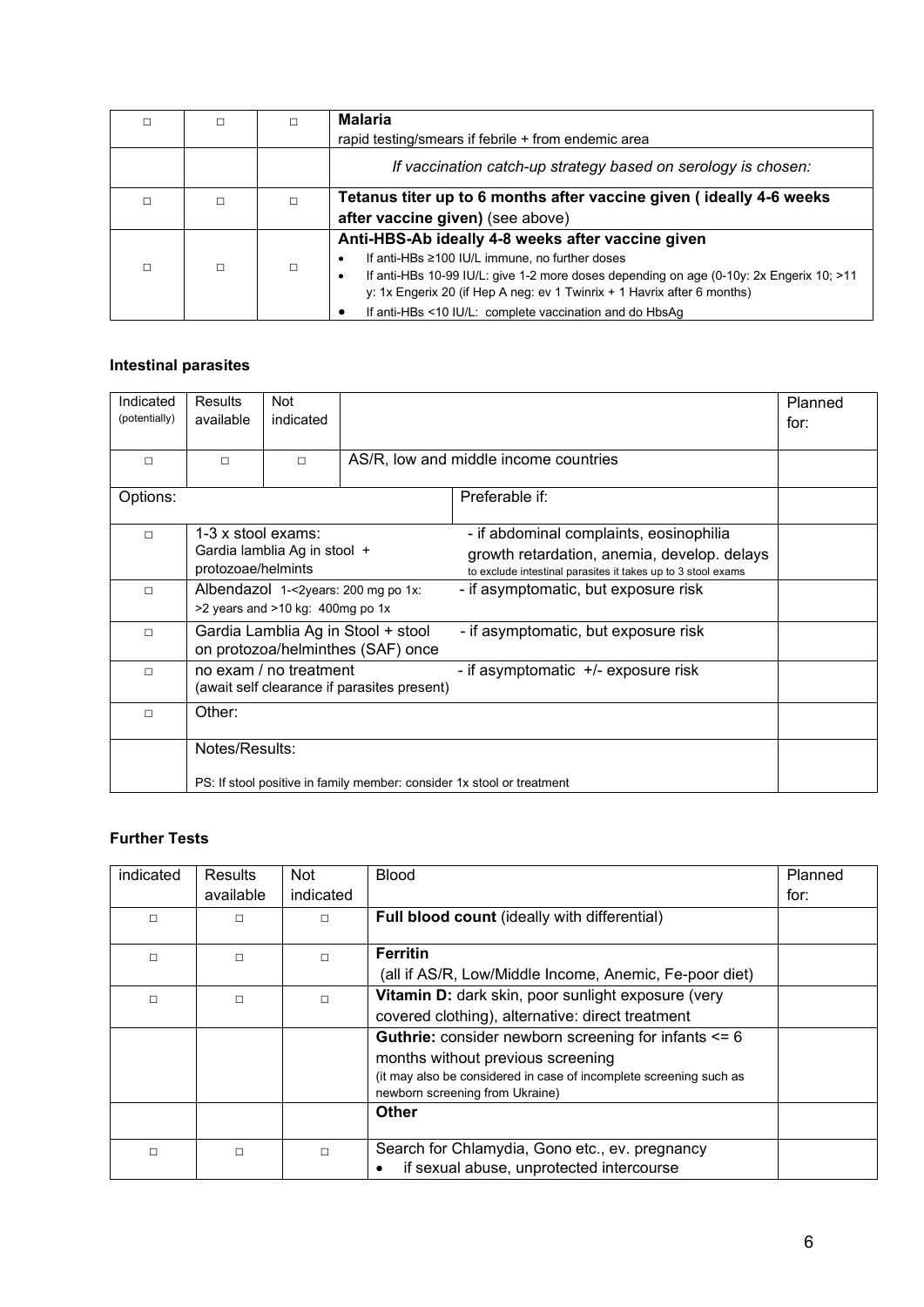#### **Other**

| Yes | No l | Female genital cutting $(2)$                                                                                                                                                           |  | Planned for |  |  |
|-----|------|----------------------------------------------------------------------------------------------------------------------------------------------------------------------------------------|--|-------------|--|--|
|     |      | Potential Female genital cutting risk<br>Egypt, Sub-Saharan Africa, Kurds, Indonesia, Malaysia<br>http://data.unicef.org/resources/female-genital-mutilation-cutting-country-profiles/ |  |             |  |  |
|     |      | <b>Genital Status: cut</b><br>if yes: describe/ note type :<br>Write if patient/family declined exam:                                                                                  |  |             |  |  |
|     |      | Prevention information given:<br>Medical: Harmful practice even if minor forms<br>Legal: punishable even if performed abroad                                                           |  |             |  |  |
|     |      | Support needs etc. (see quidelines)                                                                                                                                                    |  |             |  |  |

#### **Prevention Information discussed:**

 $\Box$  (2) Nutrition (no sweet beverages etc., adapting to local ingredients)

- $\Box$  (2) Limitation of Screen-time, importance of physical activity
- $\Box$ <sup>(2)</sup> Information on out-side activities, social activities and integration offers available
- $\Box$  (2) Accidents
- $\Box$ <sup>(2)</sup> Travel back to home country (e.g., malaria prophylaxis, vaccines, FGM/C) -> consult before travel

 $\square^{(2)}$  For adolescents: sexual education, contraception, drugs, confidentiality, avoiding physical conflicts

 $\square$  Seeking medical care: where to go in an emergency <sup>(1)</sup>, when to see paediatrician / family doctor <sup>(2)</sup>

□ General age-related advice (e.g., Sudden infant death etc.)

**Suggested next visits:** (e.g., write date or months):

#### PROVIDE FAMILIES WHO MAY EASILY MOVE WITH ALL USEFUL MEDICAL DOCUMENTATION (PAPER/ELECTRONICALLY) THAT MAY BE OF USE FOR FURTHER CARE